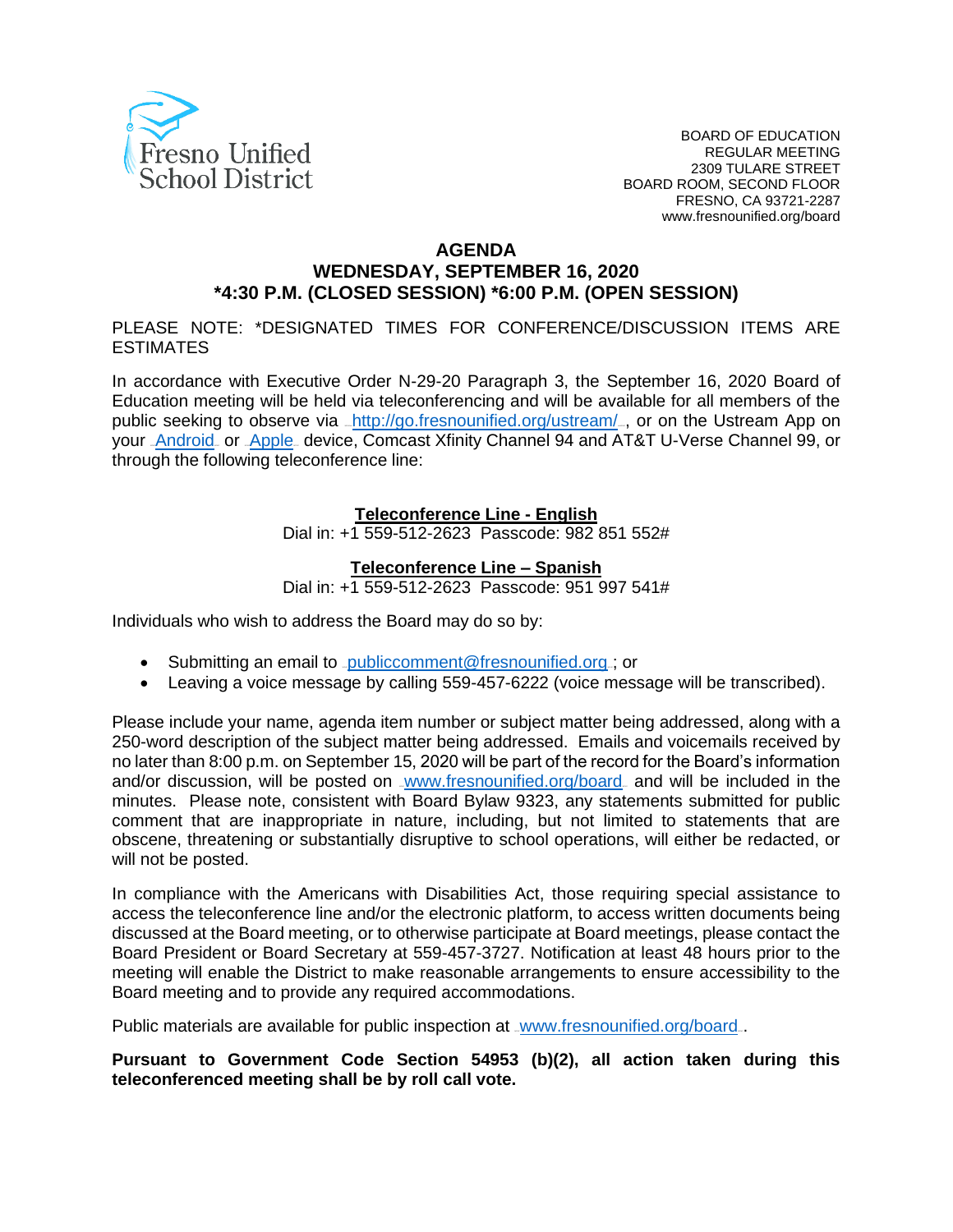**\*4:30 P.M**.

**CALL** Meeting to Order

**OPPORTUNITY** for Public Comment on Closed Session Agenda Items **RECESS** to Cabinet Room for Closed Session to discuss the following:

- 1. Student Expulsions pursuant to Education Code Section 35146.
- 2. Conference with Labor Negotiator (Government Code Section 54957.6); FUSD Negotiator(s): Paul Idsvoog; Employee Organizations(s): FTA, CSEA, Chapter 125, CSEA, Chapter 143, SEIU, Local 521, FASTA/SEIU, Local 521/CTW, CLC, Fresno Unified Building & Construction Trades/FTA; International Association of Machinists and Aerospace Workers (IAMAW), Unrepresented Employees: All Management, Confidential, and Supervisory Employees.
- 3. Public Employee Discipline/Dismissal/Release/Reassignment/Resignation.
- 4. Public Employment/Appointment (Government Code Section 54957).
- 5. Notice of Panel Decision on Level IV Complaint Appeal (Government Code section 54957)
- 6. Conference with Legal Counsel Anticipated/Pending/Threatened Litigation (Government Code Section 54956.9(d)(2)).
	- a. Potential Case: One (1)
- 7. Conference with Legal Counsel Existing Litigation (Government Code Section 54956.9 (d)(1)).
	- a. Duane Sears vs. Fresno Unified School District Fresno Superior Court No. 19CECG03720 Claim No. GL19-0201-2451

**\*6:00 P.M., RECONVENE** and report action taken during Closed Session, if any.

## **HEAR Reports from Student Board Representatives**

An opportunity is provided to hear comments/reports from Student Board Representatives from Hoover High School. Contact person: Kim Mecum,

## **HEAR Report from Superintendent**

## **BOARD/SUPERINTENDENT COMMUNICATION**

## **OPPORTUNITY for Public Comment on Consent Agenda Items**

**ALL CONSENT AGENDA** items are considered routine by the Board of Education and will be enacted by one motion. There will be no separate discussion of items unless a Board member so requests, in which event, the item(s) will be considered following approval of the Consent Agenda.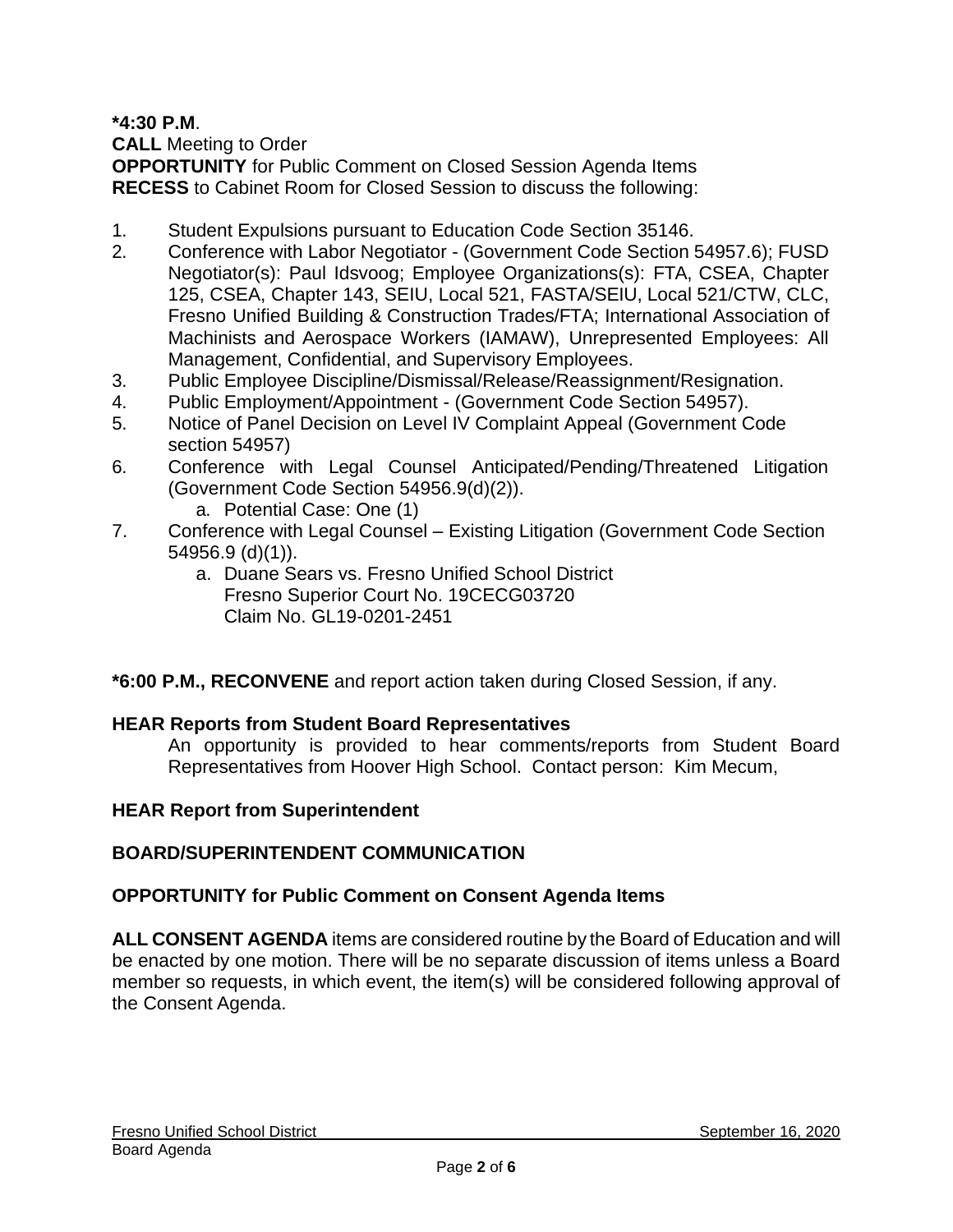# **A. CONSENT AGENDA**

## **A-1, APPROVE Personnel List**

Included in the Board binders is the Personnel List, Appendix A, as submitted. The Superintendent recommends approval. Fiscal impact: There is no fiscal impact to the district at this time. Contact person: Paul Idsvoog, telephone 457-3548.

### **A-2, APPROVE Minutes from Prior Meeting**

Included in the Board binders are the draft minutes from the September 02, 2020 Board Workshop and the September 09, 2020 Regular Board Meeting. The Superintendent recommends approval. Fiscal impact: There is no fiscal impact to the district at this time. Contact person: Robert G. Nelson, telephone 457-3884.

### **A-3, APPROVE NAVEX Global Service Agreement for Equity and Inclusion**

Included in the Board binders and recommended for approval is an agreement with NAVEX Global for Equity and Inclusion. NAVEX Global will provide an online training available to all Fresno Unified School District employees. This agreement is an extension of services that NAVEX has provided for Leadership within Fresno Unified and will now be available to 10,000 employees throughout the district. This online subscription agreement will run from September 17, 2020 to September 16, 2021. The Superintendent recommends approval. Fiscal impact: Sufficient funds in the amount of \$69,928.65 are available in the Equity and Access budget. Contact person: Lindsay Sanders, telephone 457-3750.

#### **A-4, APPROVE Amendment No. 1 to Agreement with First Student, Inc. for Pupil Transportation Services – Special Education Programs**

Included in the Board binders and recommended for approval is Amendment No. 1 to Fresno Unified's agreement with First Student, Inc. for Pupil Transportation Services – Special Education Programs. The amendment adds services requested by the district and extends the agreement for an additional five-year term beginning August 01, 2021. In addition, the amendment provides for a one-time payment of \$200,000 to First Student in consideration for fixed costs to maintain operational readiness during the period of no on-campus instruction. Extending the existing agreement, with revisions to address district requests, is to the mutual advantage of Fresno Unified and First Student, Inc. by providing long-term stability and certainty to each. The Superintendent recommends approval. Fiscal impact: Funds are available in the Transportation Department budget. Contact person: Karin Temple, telephone 457-3134.

#### **A-5, APPROVE Proposed Revisions for Board Policy and Exhibit**

Included in the Board binders are proposed revisions for one Board Policy (BP) and one Exhibit (E):

- BP 6161.1 Selection and Evaluation of Instructional Materials
- E 9270 Conflict of Interest Statement of Economic Form 700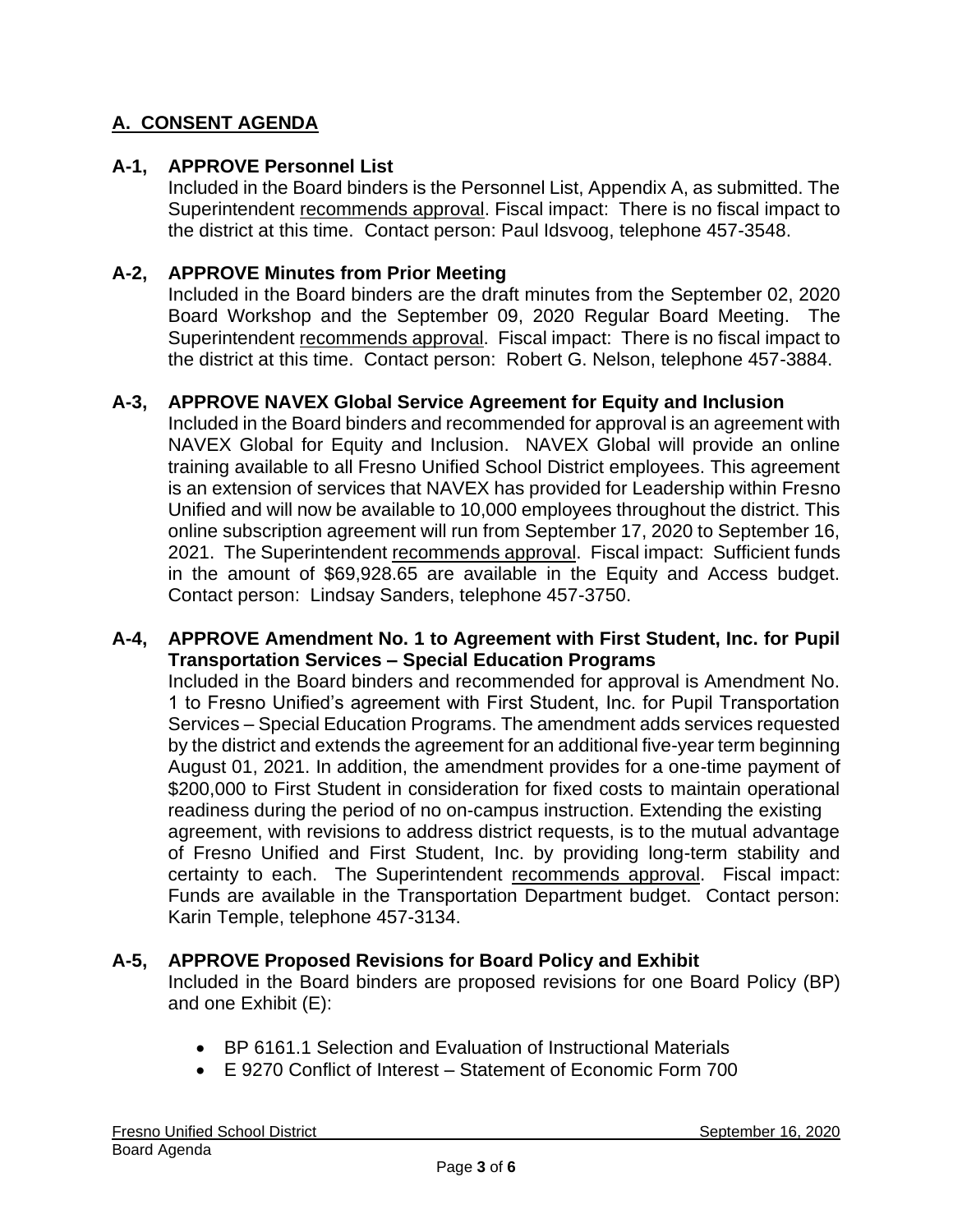## **A. CONSENT AGENDA - continued**

These revisions meet the legal mandates recommended by the California School Boards Association and Fresno County Board of Supervisor's requirements and best practices. The Superintendent recommends approval. Fiscal impact: There is no fiscal impact to the district at this time. Contact person: David Chavez, telephone 457-3566.

#### **END OF CONSENT AGENDA (ROLL CALL VOTE)**

## **UNSCHEDULED ORAL COMMUNICATIONS**

In accordance with Executive Order N-29-20 Paragraph 3, the September 16, 2020 Board of Education meeting will be held via teleconferencing. Individuals who wish to address the Board may do so by:

- Submitting an email to 31[T31Tpubliccomment@fresnounified.org3](mailto:publiccomment@fresnounified.org)1T31T; or
- Leaving a voice message by calling 559-457-6222 (voice message will be transcribed).

Please include your name, agenda item number or subject matter being addressed, along with a 250-word description of the subject matter being addressed. Emails and voicemails received by no later than 8:00 p.m. on September 15, 2020 will be part of the record for the Board's information and/or discussion, will be posted on 31[T31Twww.fresnounified.org/board3](http://www.fresnounified.org/board)1T31T and will be included in the minutes. Please note that consistent with Board Bylaw 9323, any statements submitted for public comment that are inappropriate in nature, including, but not limited to statements that are obscene, threatening or substantially disruptive to school operations, will either be redacted, or will not be posted.

Members of the public with questions on school district issues may submit them in writing. The Board will automatically refer to the Superintendent any formal requests that are brought before them at this time. The appropriate staff member will furnish answers to questions.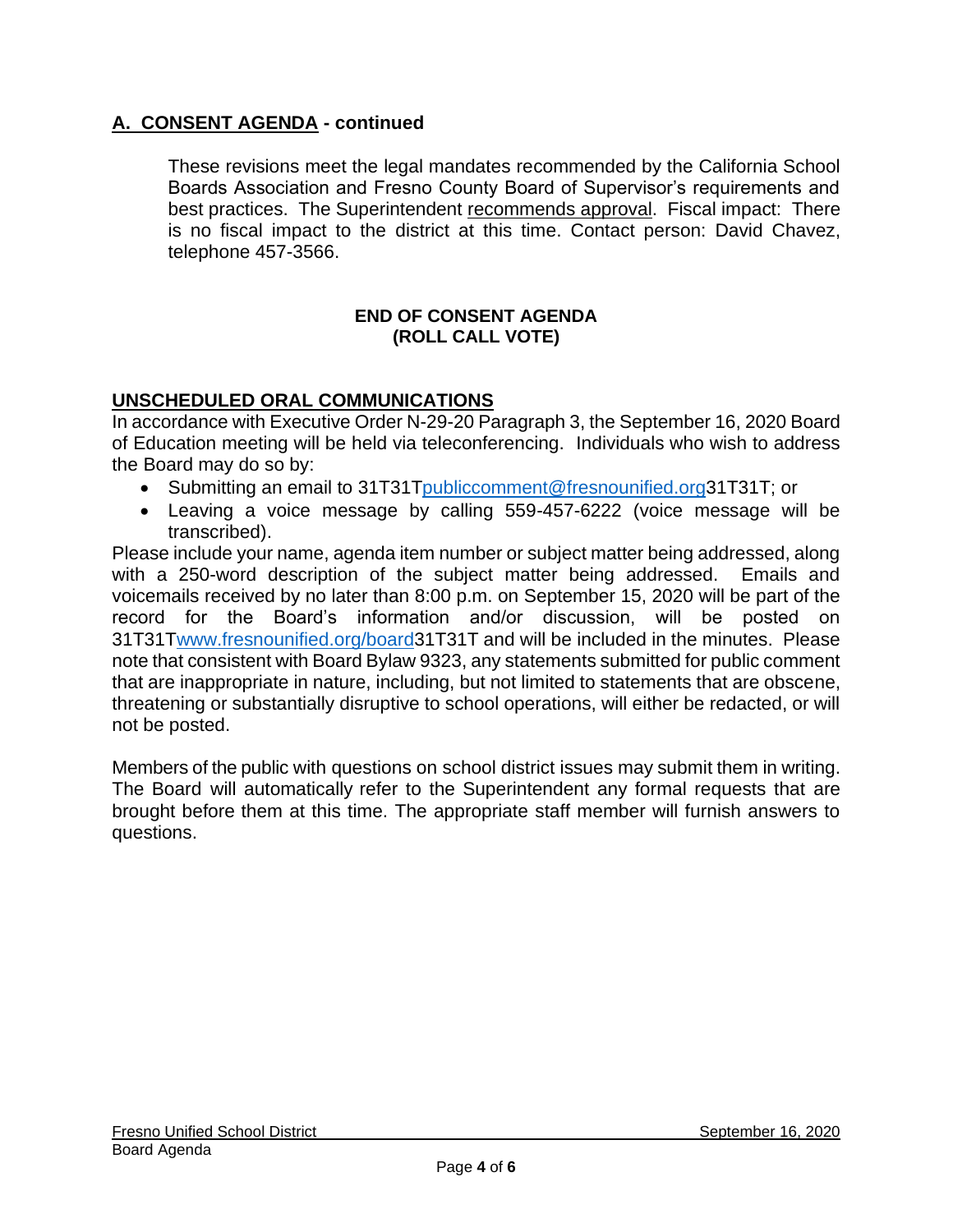## **B. CONFERENCE/DISCUSSION AGENDA**

## **\*6:45 P.M.**

**B-6, HOLD a Public Hearing and ADOPT Resolution in the Matter of Sufficiency of Instructional Materials to Comply with the Requirements of Education Code Section 60119**

Included in the Board binders is the Resolution in the Matter of Sufficiency of Instructional Materials. The governing Board of each district is required to hold a public hearing and adopt a resolution stating whether each pupil, including English Learners, has standards-aligned textbooks and instructional materials in these subject areas: English Language Arts, Science, Mathematics, History/Social Science, Health grades 7-12, Foreign Language grades 7-12 and science equipment in grades 9-12. The Superintendent recommends adoption. Fiscal impact: Funding will be provided by the State Lottery allocation and Unrestricted General funds. Contact person: Kim Mecum, telephone 457-3731.

### **\*6:50 P.M.**

### **B-7, DISCUSS and ADOPT Fresno Unified School District's Learning Continuity and Attendance Plan**

Senate Bill (SB) 98 removed the requirement for districts to adopt the Local Control and Accountability Plan for the 2020/21 school year. Instead SB 98 established Education Code 43509 requiring districts to develop an alternative plan for the 2020/21 school year, the Learning Continuity and Attendance Plan. A Public Hearing was held at the September 09, 2020 Board of Education meeting and all plan information is available on the district website for review. The Superintendent recommends adoption. Fiscal impact: Noted in the support material. Contact person: Ruth F. Quinto, telephone 457-6226.

#### **\*7:10 P.M.**

### **B-8, PRESENT and DISCUSS Strategic Initiatives to Enhance Learning During the 2020/21 School Year**

The School Leadership team will present the implementation of eLearn at My School. The Board will have an opportunity to discuss school site supports developed for digital space and ways for leaders, teachers, students, and families to approach distance learning. Fiscal impact: There is no fiscal impact to the district at this time. Contact person: Kim Mecum, telephone 457-3731.

#### **\*7:30 P.M.**

#### **B-9, RECEIVE, PRESENT and DISCUSS Constituent Services Reporting**

Included in the Board binders is the Constituent Services report for the 2019/20 school year. This report is an update from last year's report which was presented to the Board on September 4, 2019. Also, included is the Constituent Services Quarterly Reporting for Constituent Services activities for the time period of May 01, 2020 through July 31, 2020. The Quarterly Reporting for the Valenzuela/Williams Uniform Complaint Procedures reporting for May 01, 2020 through July 31, 2020 are also included, in accordance with Education Code § 35186. Fiscal impact: There is no fiscal impact to the district. Contact person: David Chavez, telephone 457-3566.